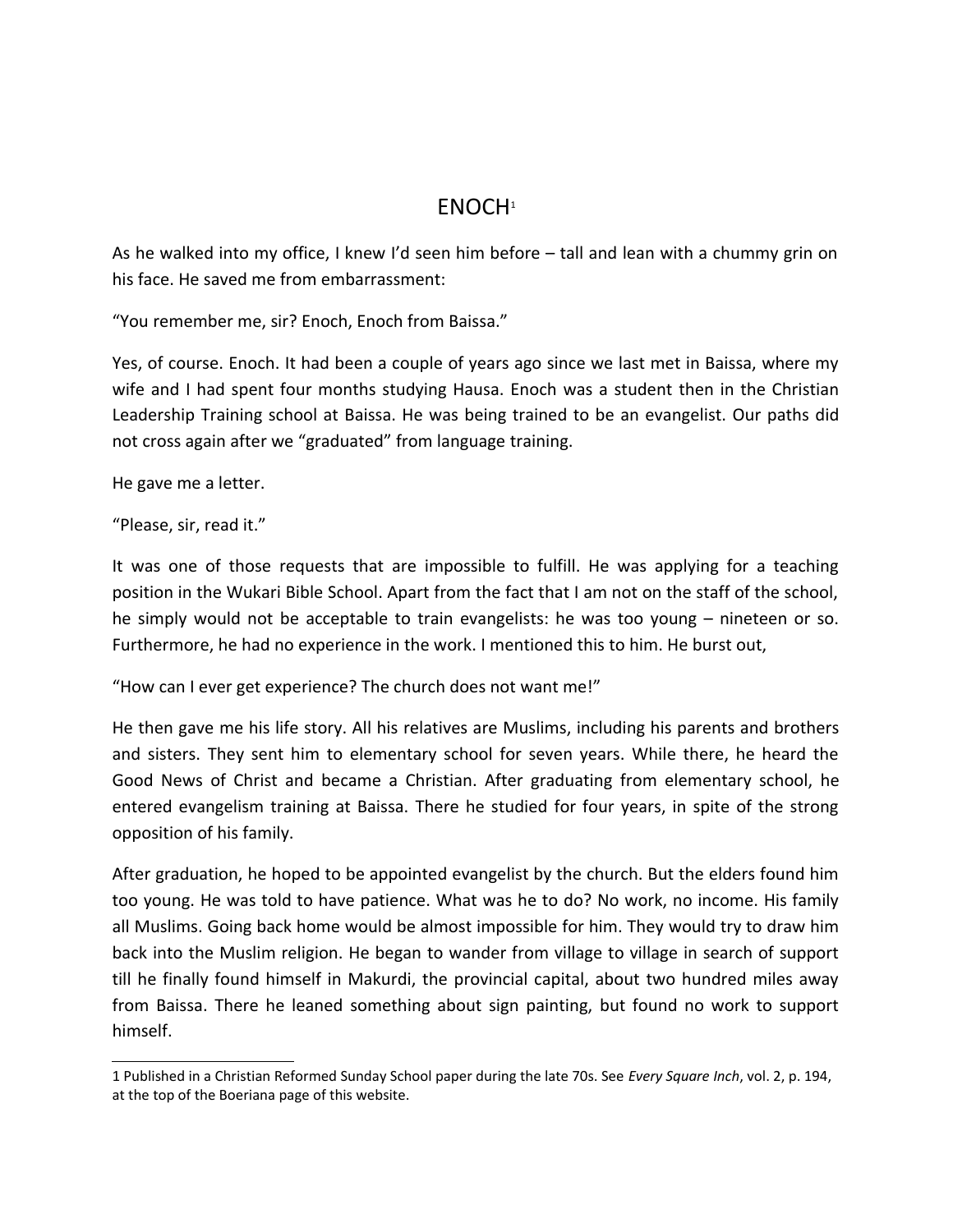While in the provincial capital, he took an examination for entry into the police corps. He passed the examination, he told me, but was not accepted. To qualify for this training he would need seventy five dollars to bribe proper officials. This he did not have.

In desperation he made his way to our mission compound in Wukari, hoping that we could help him. After all, he knew English quite well and he had four years of Bible School. Perhaps we could use him as a teacher. That's when I told him he was too young and did not have the needed experience.

Perhaps I had some other work for him, he asked. I really didn't, but I told him I would keep my eyes open for him. I was eager to help him, for he was a valuable young man. He appeared intelligent, he had useful training and was eager to be of service. An idea occurred to me that perhaps he could be trained in first aid and then become an agent of mercy under one of two local congregations looking for just such a person. When I made enquiries, it turned out that one position was already filled, while the other congregation preferred a local man. They had experienced difficulties with "strangers;" that is, people from other villages.

I kept looking out for him, but with little hope. Enoch, in the meantime, was lodging at a relative's house, a Muslim. He was spending his time wandering about the town, doing nothing in particular. This worried me, for it would be so easy this way to fall in with the wrong crowd. From time to time, he would visit us, but I always had to tell him that nothing had turned up.

Then an idea occurred to me. Soon a new missionary family would move to our station and they would need help around the house. Since they could not speak any of the local languages, an English speaker would be required. I hesitated a bit at first, for a man with his training would really be wasting his time doing menial household chores, but it was better than nothing. I discussed this with Enoch and he appeared eager enough.

Suddenly it seemed as if the whole world opened up for him. News came that Takum Christian Hospital, a hospital run by our mission some fifty miles from Wukari, was looking for him. He had at one time filled in an application for ward helper. This would mean steady employment for him in a Christian environment. As if that was not enough, it turned out that we would be needing a new Christian Bookshop manager in Wukari after a few months. A person knowing four languages was absolutely necessary. And Enoch knew them all.

We were so happy for Enoch. Here were opportunities that few young men in Wukari would ever have, and that all at once! Two of them, at least, would give him genuine opportunity for Christian witness as well, and that is what he had been looking for. I called him to the compound and showed him how God suddenly had opened the way for him in such a marvelous way.